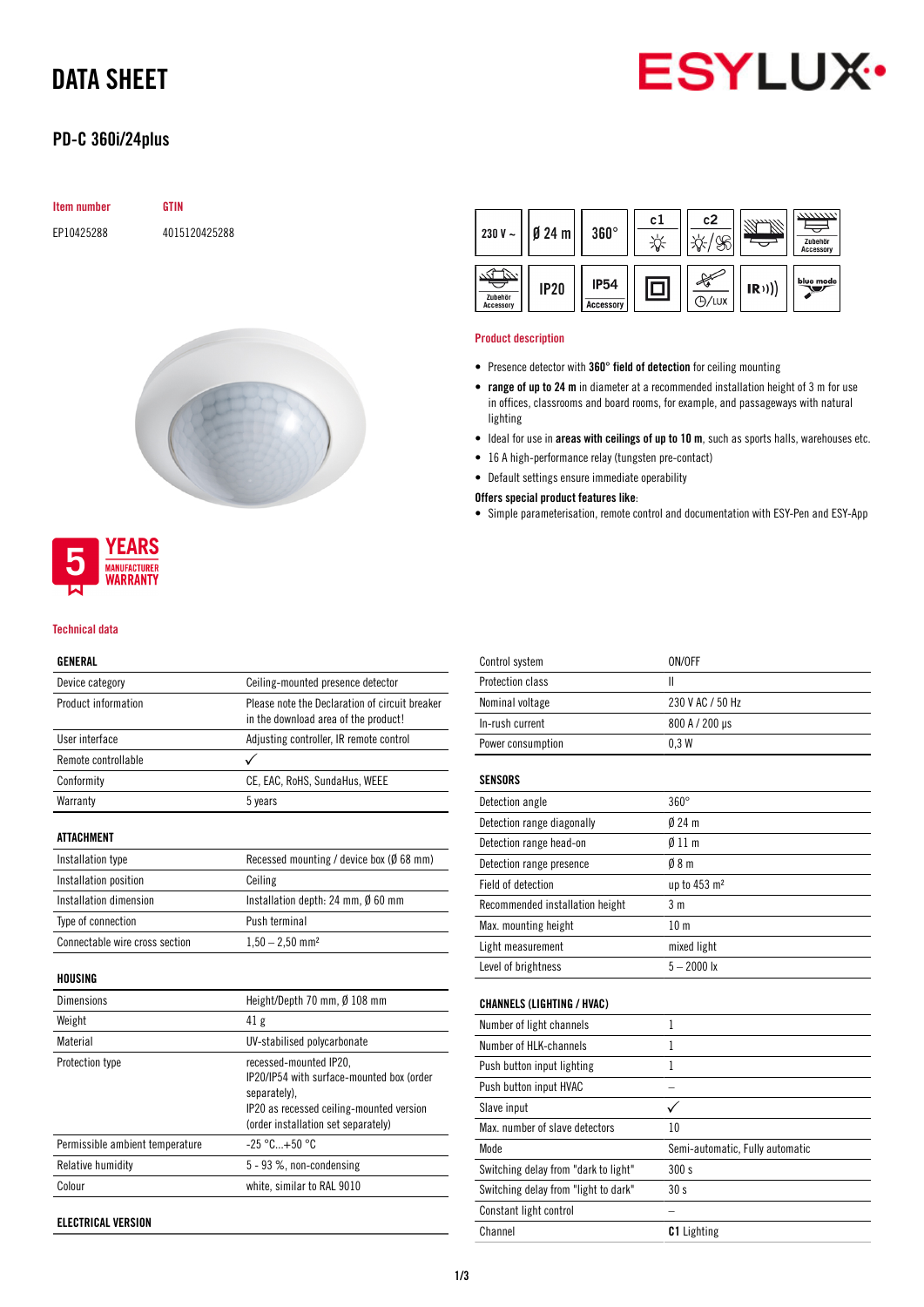# DATA SHEET

## PD-C 360i/24plus



| <b>Item number</b> | GTIN          |                                                                                                |
|--------------------|---------------|------------------------------------------------------------------------------------------------|
| EP10425288         | 4015120425288 |                                                                                                |
| <b>Function</b>    |               | Switching                                                                                      |
| Switching capacity |               | 230 V/50 Hz, 16 AX<br>2300 W/10 A (cos phi = 1)<br>1150 VA/5 A (cos phi $= 0.5$ )<br>600 W LED |
| Switch contact     |               | make contact / non-floating                                                                    |
| Push button input  |               |                                                                                                |
| Impulse feature    |               |                                                                                                |

Switch-off delay time 60 s...30 min (adjustable in steps)

| Channel               | C <sub>2</sub> HVAC                                                                                     |
|-----------------------|---------------------------------------------------------------------------------------------------------|
| <b>Function</b>       | Switching                                                                                               |
| Switching capacity    | 230 V AC/2 A, 24 V DC/2 A, Capacitive load/<br>electronic ballasts max, in-rush current 30<br>$A/20$ ms |
| Switch contact        | make contact / floating                                                                                 |
| Push button input     |                                                                                                         |
| Impulse feature       |                                                                                                         |
| Switch-off delay time | 300 s120 min (adjustable in steps)                                                                      |

#### Accessories

| <b>Product designation</b>        | <b>GTIN</b>   |
|-----------------------------------|---------------|
| Ceiling-mounted presence detector |               |
| PD-C 360/8 Slave                  | 4015120055379 |
| PD-C 360/24 Slave                 | 4015120055386 |
| PD-C 360/32 Slave                 | 4015120427770 |
| Cover                             |               |
| COMPACT COVER SET 24/32 SR        | 4015120425431 |
| COMPACT COVER SET 24/32 BK        | 4015120007491 |
| Electrical accessories            |               |
| FILTER 230 V                      | 4015120426988 |
| Mounting                          |               |
| COMPACT MOUNTING BOX IP20 SM WH   | 4015120425370 |
| COMPACT MOUNTING BOX IP20 SM SR   | 4015120425387 |
| COMPACT MOUNTING BOX IP54 SM WH   | 4015120425905 |
| COMPACT MOUNTING BOX IP54 SM SR   | 4015120425912 |
| MOUNTING SET IP20 FM 62 WH        | 4015120425929 |
| COMPACT MOUNTING BOX IP54 SM BK   | 4015120426940 |
| COMPACT MOUNTING BOX IP20 SM BK   | 4015120426933 |
| Protection                        |               |
| BASKET GUARD ROUND SMALL          | 4015120425615 |
| <b>BASKET GUARD ROUND LARGE</b>   | 4015120425608 |
| Remote control                    |               |
| ESY-Pen                           | 4015120425356 |
| REMOTE CONTROL MDi/PDi            | 4015120425509 |
| Mobil-PDi/MDi-universal           | 4015120433993 |